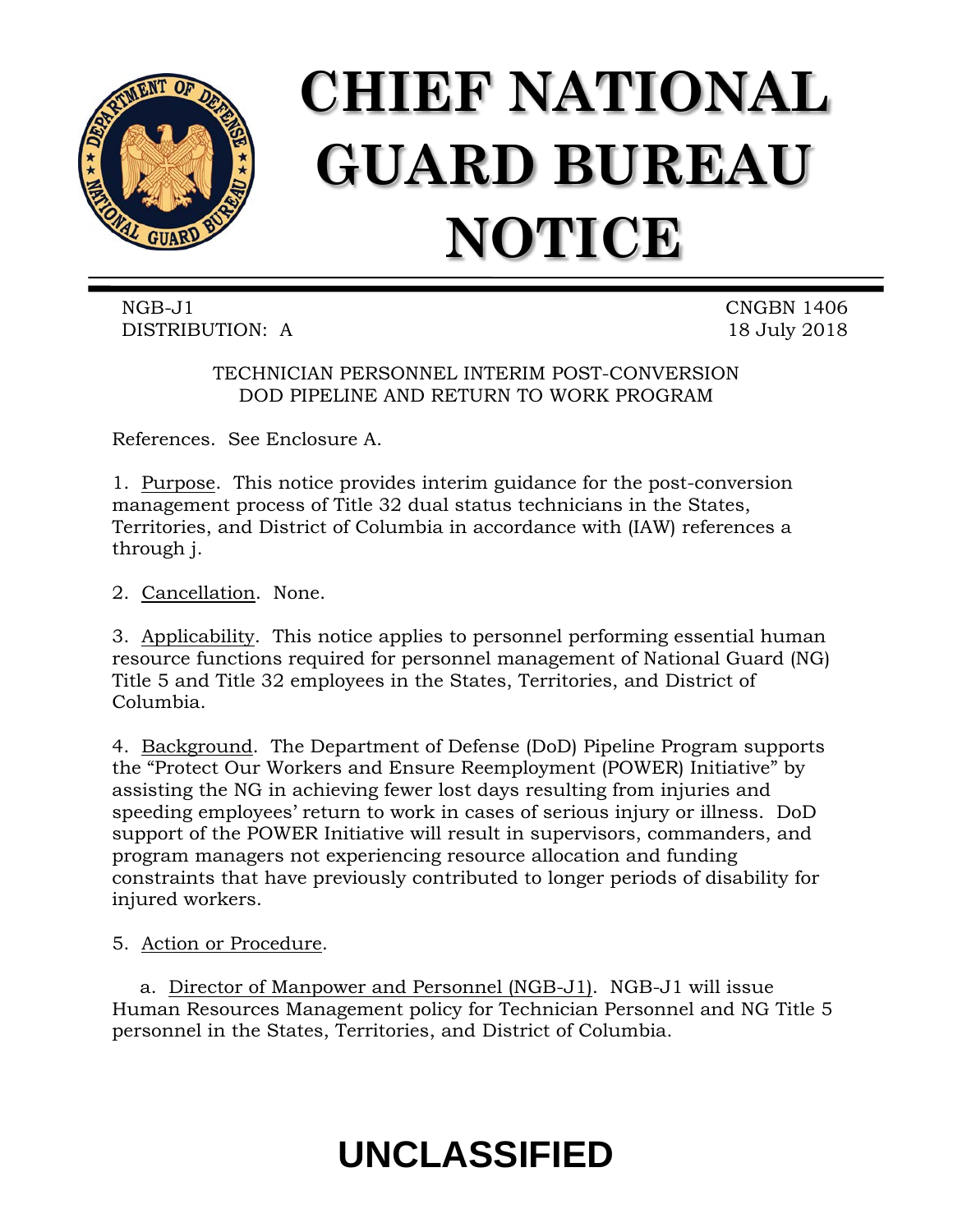b. NGB-J1 Technician Personnel Office (NGB-J1-TN). NGB-J1-TN will:

(1) Provide policy guidance for technician personnel and NG Title 5 personnel in the States. Management of these employees will be IAW the rules and limitations outlined in references i and j.

(2) Obtain commitment from senior leadership to support the DoD Pipeline Program and communicate with and train Human Resources Officers (HRO) in the program's processes.

c. NGB Office of Workers' Compensation Program (OWCP) Program Manager. NGB OWCP Program Managers are responsible for the following actions IAW references k, l, and m:

(1) Promoting the DoD Pipeline Program.

(2) Adjudicating all Pipeline Packets submitted and notifying the Defense Civilian Personnel Advisory Service (DCPAS) Pipeline Program Coordinator to allocate and disburse funds immediately upon Injury Compensation and Unemployment Compensation (ICUC) approval. The Pipeline Packet consists of:

- (a) The Pipeline Candidate Worksheet.
- (b) The NG Title 5 job offer.
- (c) The claimant's acceptance or declination of the job offer.
- (d) A description of the offered position.

(3) Providing an explanation to the Injury Compensation Program Administrator (ICPA), via the DoD Liaison, for Pipeline Packets that do not meet Pipeline eligibility criteria.

(4) Maintaining ongoing records for Title 32 dual status employees participating in the program and working closely with mission support to ensure timely processing of disbursements and allocations.

(5) Providing DoD Pipeline Program participation and metric information upon request from organization and command personnel.

d. HRO. HROs are responsible for the following actions IAW references l and m:

(1) Leading, supporting, and implementing the DoD Pipeline Program and reemploying injured workers within their respective State.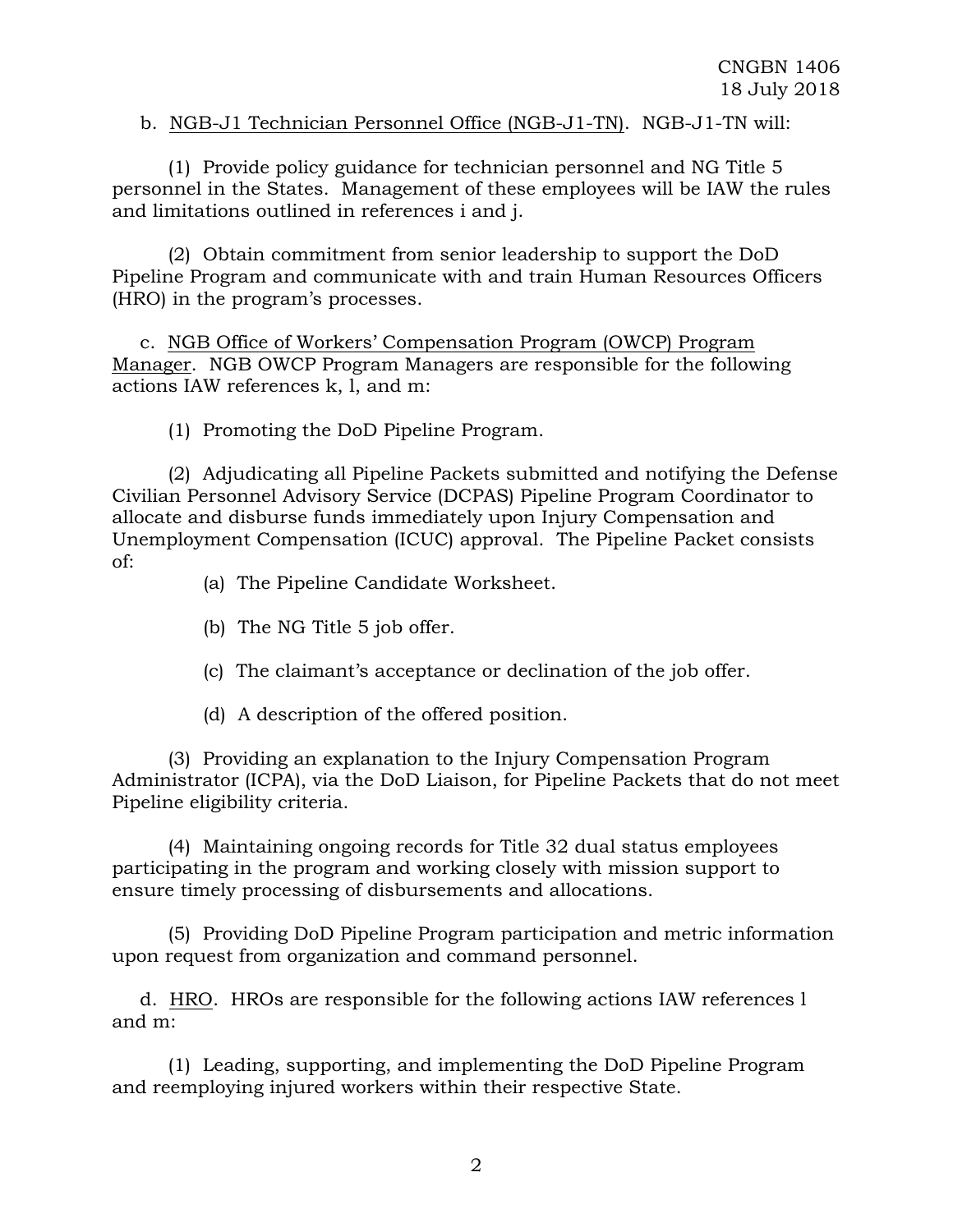(2) Ensuring that appropriate communication and training are provided to managers and supervisors in DoD Pipeline Program processes.

e. State ICPA. State ICPAs are responsible for the following actions IAW reference m:

(1) Reviewing agency chargeback reports to identify Title 32 dual status employees for reemployment.

(2) Identifying partially recovered Title 32 dual status employees through review of medical documentation and current work restrictions.

(3) Requesting NG Title 5 positions from supervisors and managers in collaboration with staffing and disability management personnel.

(4) Coordinating with OWCP Nurse Intervention or OWCP Rehabilitation Counselors (when assigned) to assist in NG Title 5 position design.

(5) Coordinating with Safety & Occupational Health, as necessary, to assist in NG Title 5 position design based on treating physician restrictions (unless an OWCP Nurse Intervention or Vocational Rehabilitation Counselor is assigned).

(6) Providing a valid NG Title 5 job offer to the identified candidate once position details are received.

(7) Contacting the NGB-J1-TN, NGB OWCP Program Manager, to request a Pipeline Candidate Worksheet for the injured worker.

(8) Completing the Pipeline Packet, including the Pipeline Candidate Worksheets, and submitting the Packet to the NGB OWCP Program Manager.

(9) Submitting a Pipeline Packet without the claimant's acceptance or declination of the offer for preliminary adjudication to establish whether the case is likely to meet the eligibility requirements for approval of Pipeline funding. A preliminary adjudication is not binding. Final adjudication can be established only when a complete Pipeline Packet is submitted.

(10) For all Pipeline-funded cases, notifying the OWCP Team Leader of any change in work status, work schedule, or pay rate.

(11) Working with the employee, and the employee's supervisor, through the HRO to ensure incorporation into an agency-funded position during, or at the conclusion of, the Pipeline funding period.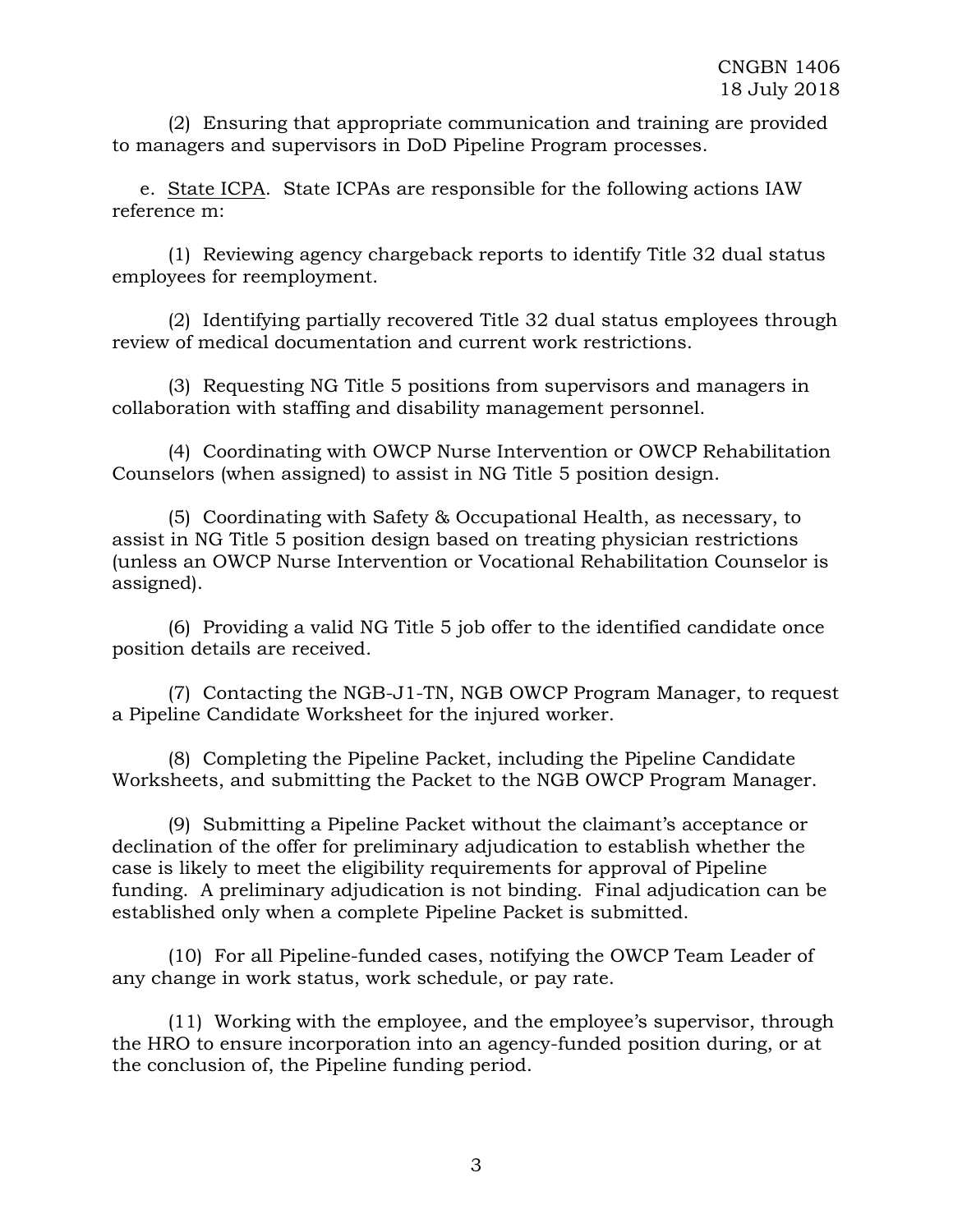(12) Notifying the DCPAS DoD Liaison when the Title 32 dual status injured worker is placed into the agency-funded position or has gone back on OWCP rolls.

f. OWCP Regional Liaisons. OWCP Regional Liaisons are responsible for the following actions IAW references l and m:

(1) Reviewing the completed Pipeline Candidate Worksheet for each Pipeline Packet received from ICPAs.

(2) Ensuring the return-to-work date indicated on the Pipeline Candidate Worksheet is consistent with the return-to-work date established in the job offer.

(3) Verifying the accuracy of contact information for the ICPA, HRO, and Military Interdepartmental Purchase Request (MIPR) point of contact.

(4) Ensuring the job offer contains the critical elements required to meet OWCP requirements and can be found suitable for establishing a Loss of Wage Earning Capacity decision.

(5) Submitting the Pipeline Packet to the DoD Pipeline Program Manager.

(6) Coordinating with ICPAs to monitor the employee's progress.

(7) Providing guidance to ICPAs on using the DoD Pipeline Program.

(8) Assisting ICPAs in obtaining current work restrictions from the appropriate OWCP District Offices for candidates identified for this program.

(9) Assisting ICPAs in obtaining suitability determinations when necessary.

(10) Assisting the NGB OWCP Program Manager in obtaining clarification from ICPAs when necessary to adjudicate requests, authorize funding, and obtain funding document acceptance forms from organization funding and MIPR points of contact.

(11) In Pipeline cases where the Title 32 dual status claimant accepted the offered position, assisting ICPAs in obtaining Loss of Wage Earning Capacity decisions for reemployed injured workers 60 days after the return-towork date.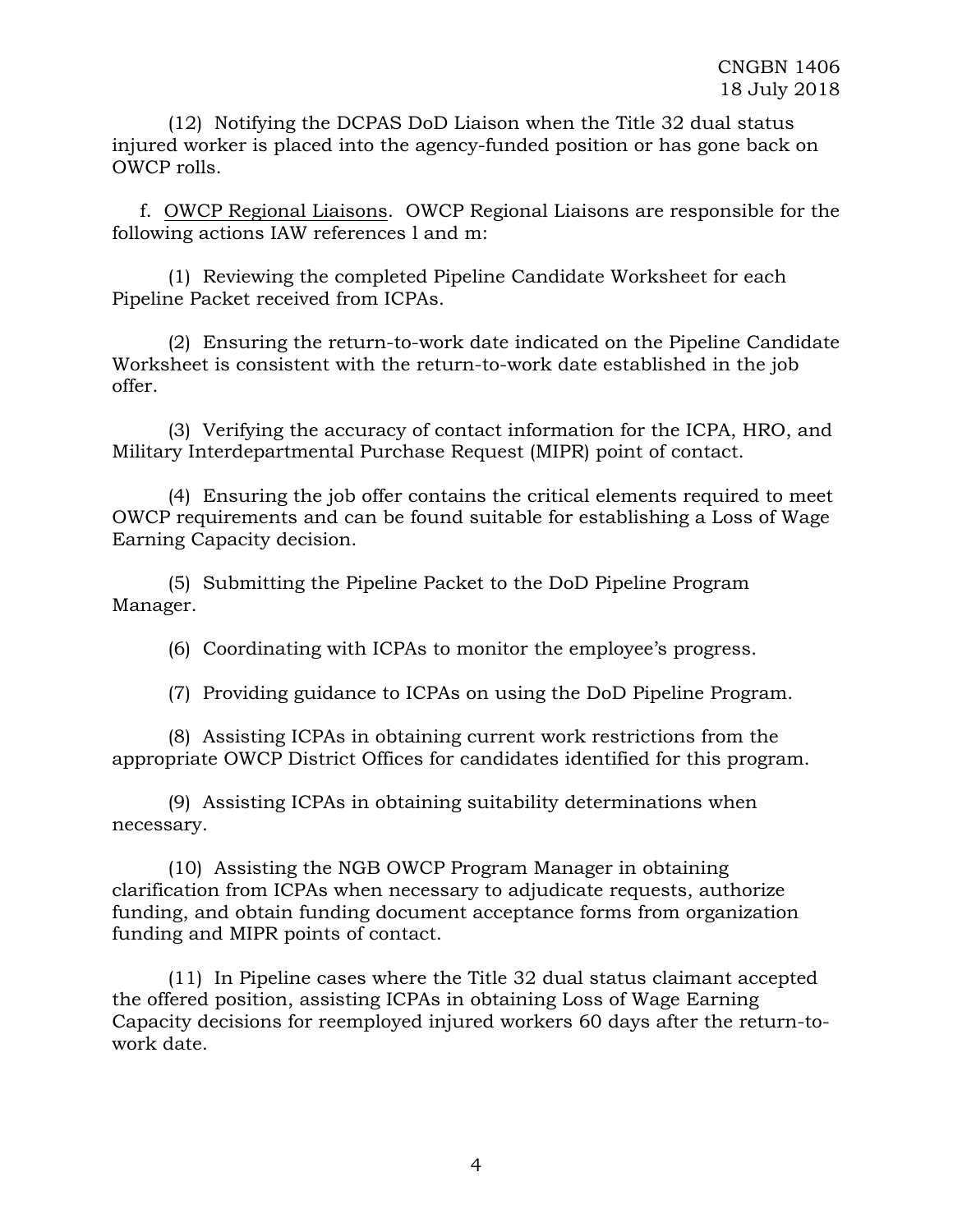(12) Following up with OWCP every 30 to 60 days for as long as needed to obtain the Loss of Wage Earning Capacity decision for each Pipeline-funded case.

(13) In Pipeline cases where the Title 32 dual status claimant declined the offered position, assisting the ICPAs in obtaining the Termination of Benefits decision for the injured worker through due process for termination of benefits.

(14) Following up with OWCP every 30 to 60 days for as long as needed to obtain the Termination of Benefits decision for each declined Pipeline job offer.

(15) Reviewing long-term cases at OWCP for potential Pipeline candidates with special emphasis and focus on cases that are in Department of Labor OWCP Disability Management Tracking and that therefore appear on the POWER Initiative lists.

(16) Providing a Pipeline Candidate Worksheet and Request for Exemption Forms to ICPAs upon request.

g. Supervisors. Supervisors are responsible for the following actions IAW references l and m:

(1) Supporting the program to reemploy injured workers.

(2) Coordinating with ICPAs to identify productive duty.

(3) Coordinating with other supervisors and managers within and outside the installation to build a list of potential duties to establish light duty jobs.

(4) Striving to integrate reemployed workers into agency-funded positions within 12 months by:

(a) Maintaining a safe and healthy work environment for all employees.

(b) Ensuring injured employees are working within medical restrictions.

(c) Notifying ICPAs of any change to the employee's work status, schedule, or pay rate.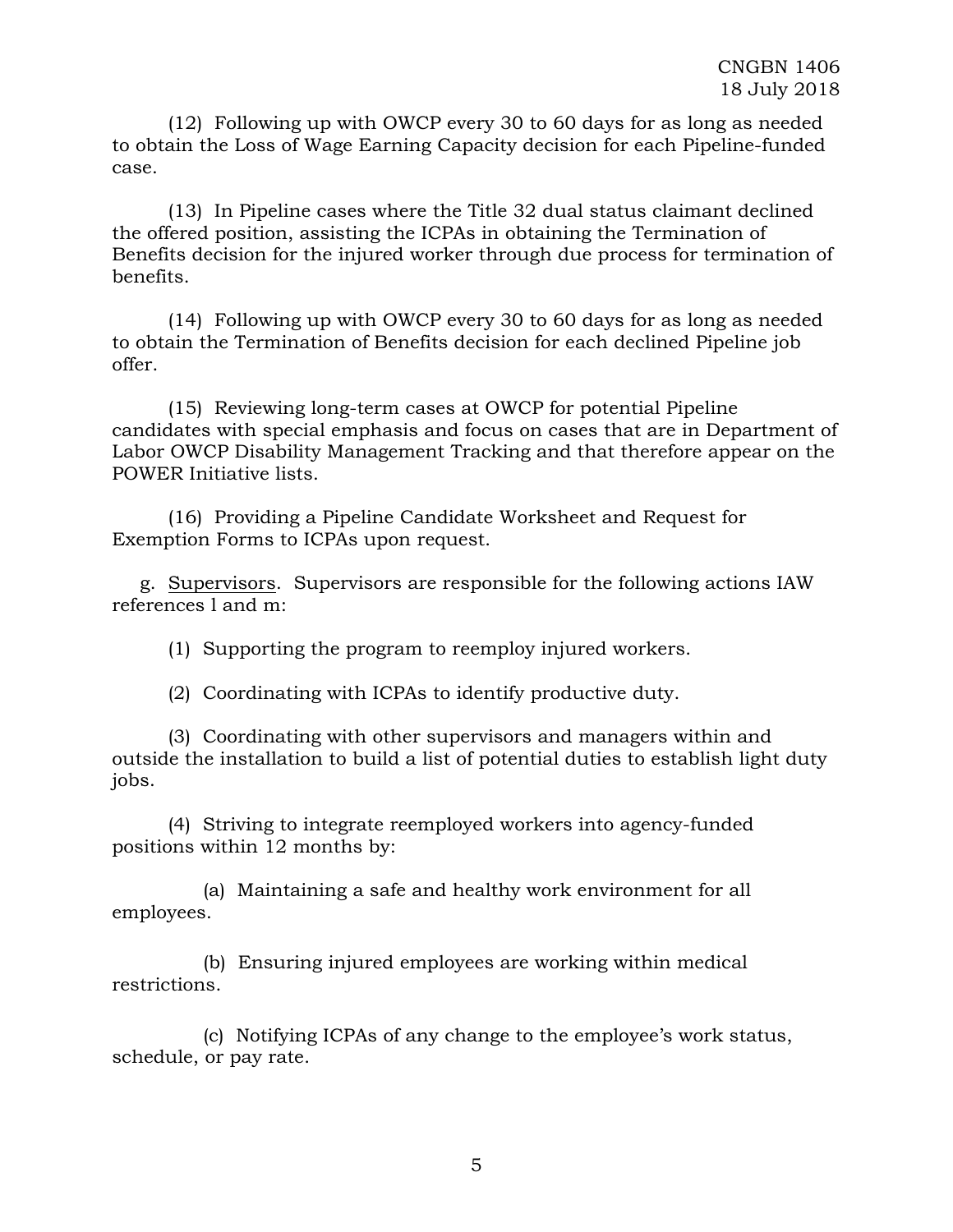(d) Increasing the employee's duties and productivity as appropriate through updated work restrictions.

(e) Treating all employees with dignity and respect.

(f) Notifying the ICPA of any change in duties made on behalf of any injured worker.

(g) Notifying the ICPA if a reemployed injured worker, demonstrating a history of unexcused absences, repeatedly does not appear for work without first providing notice.

(h) Notifying the ICPA if a reemployed injured worker complains of symptoms or indicates inability to perform the duties of the position offered.

6. Releasability. This notice is approved for public release; distribution is unlimited. Copies are available through <http://www.ngbpdc.ngb.army.mil>.

7. Effective Date. This notice is effective on the date signed and will expire one year from the date of signature, unless cancelled earlier.

Chief National Guard Bureau

Enclosures:

A -- References